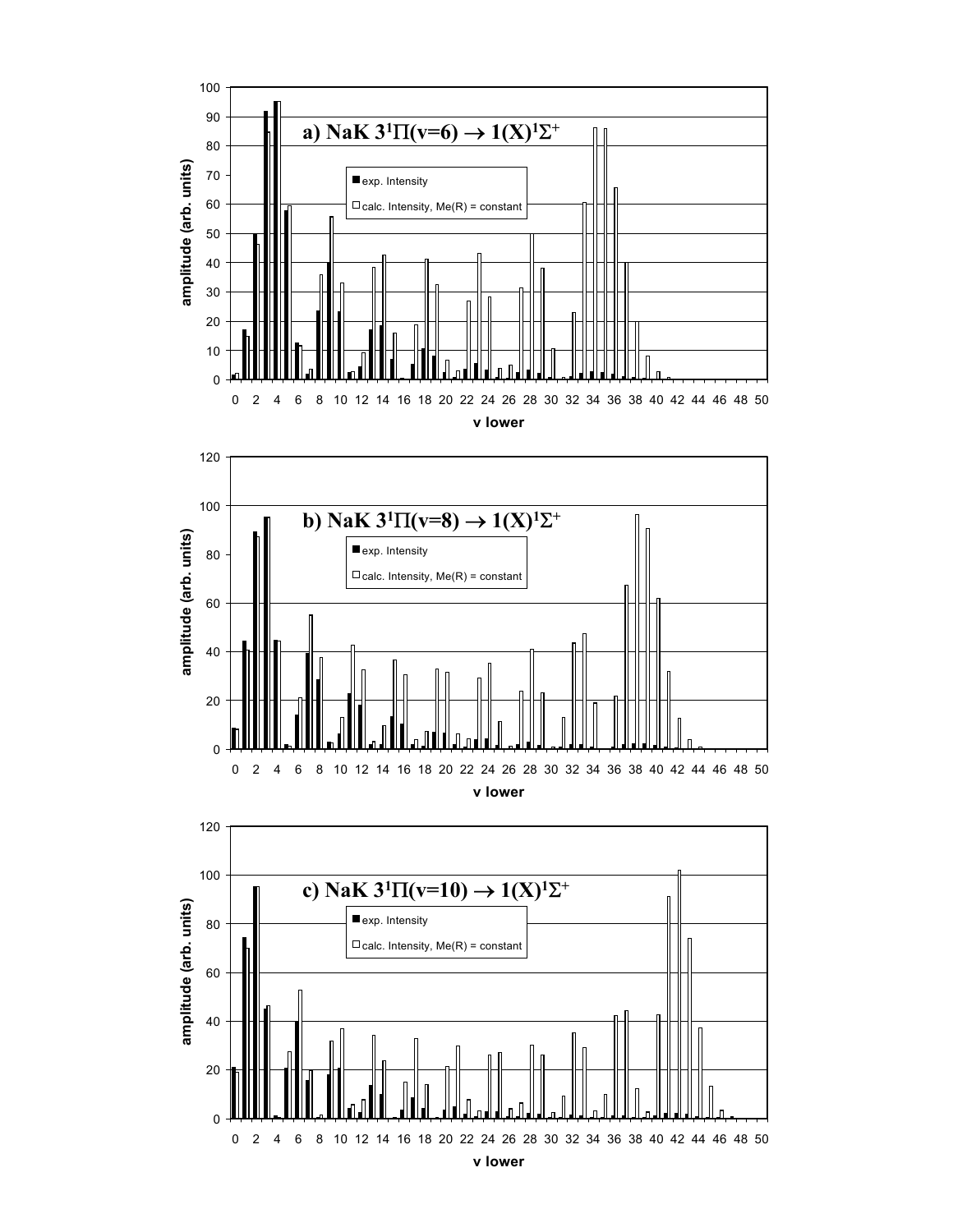

Fig. 4 Revised. Experimental and calculated relative intensities for transitions from 3<sup>1</sup>Π(v, J=30, f) to different  $1(X)^{1}\Sigma^{+}(v^{n})$ , J=30, e) levels. (a)  $v = 6$ , (b)  $v = 8$ , (c)  $v = 10$ , (d)  $v = 12$ . In these calculations, the transition dipole moment was taken to be constant with internuclear separation. Experimental and calculated values are normalized to each other at the highest intensity experimental peak.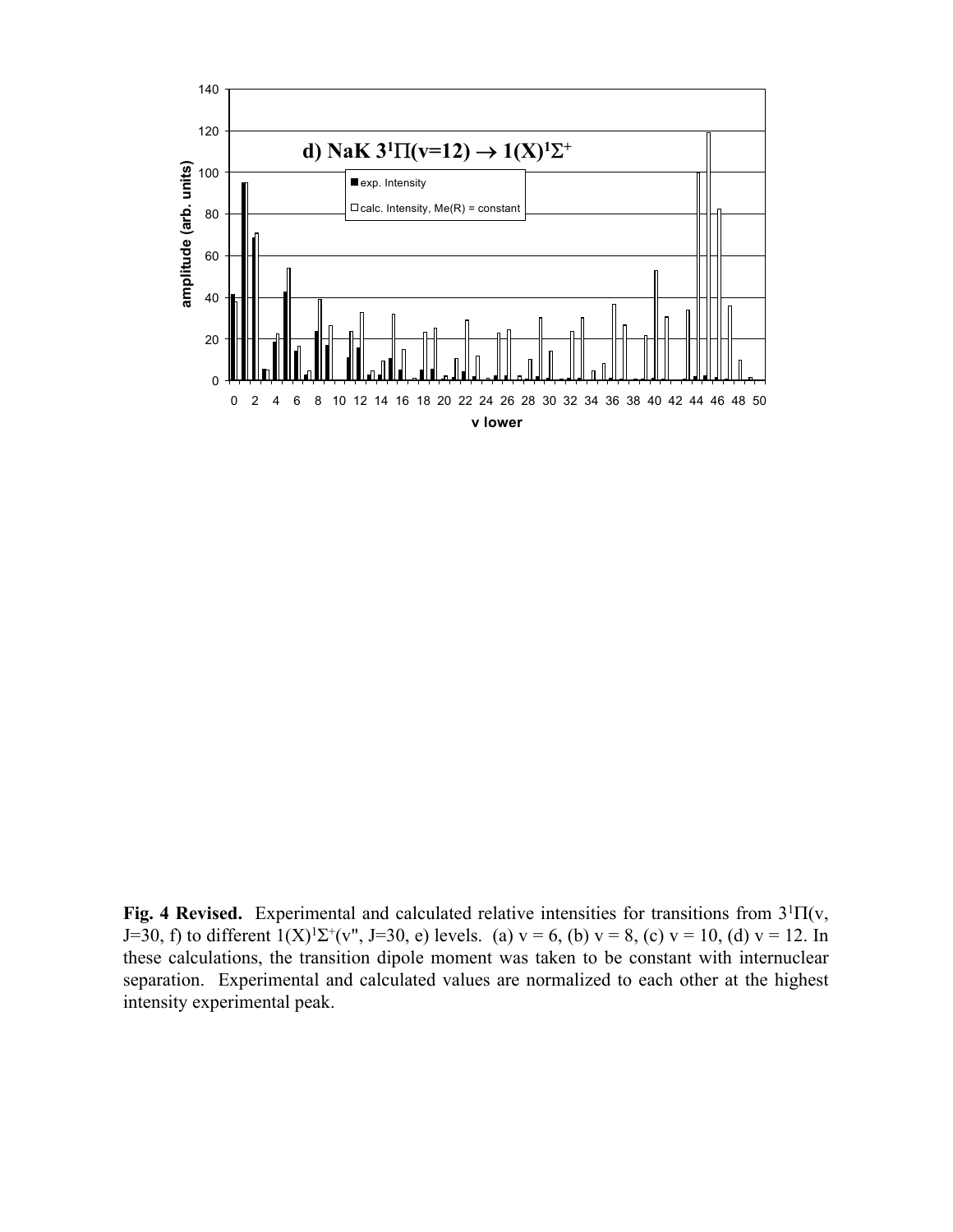

0 2 4 6 8 10 12 14 16 18 20 22 24 26 28 30 32 34 36 38 40 42 44 46 48 50